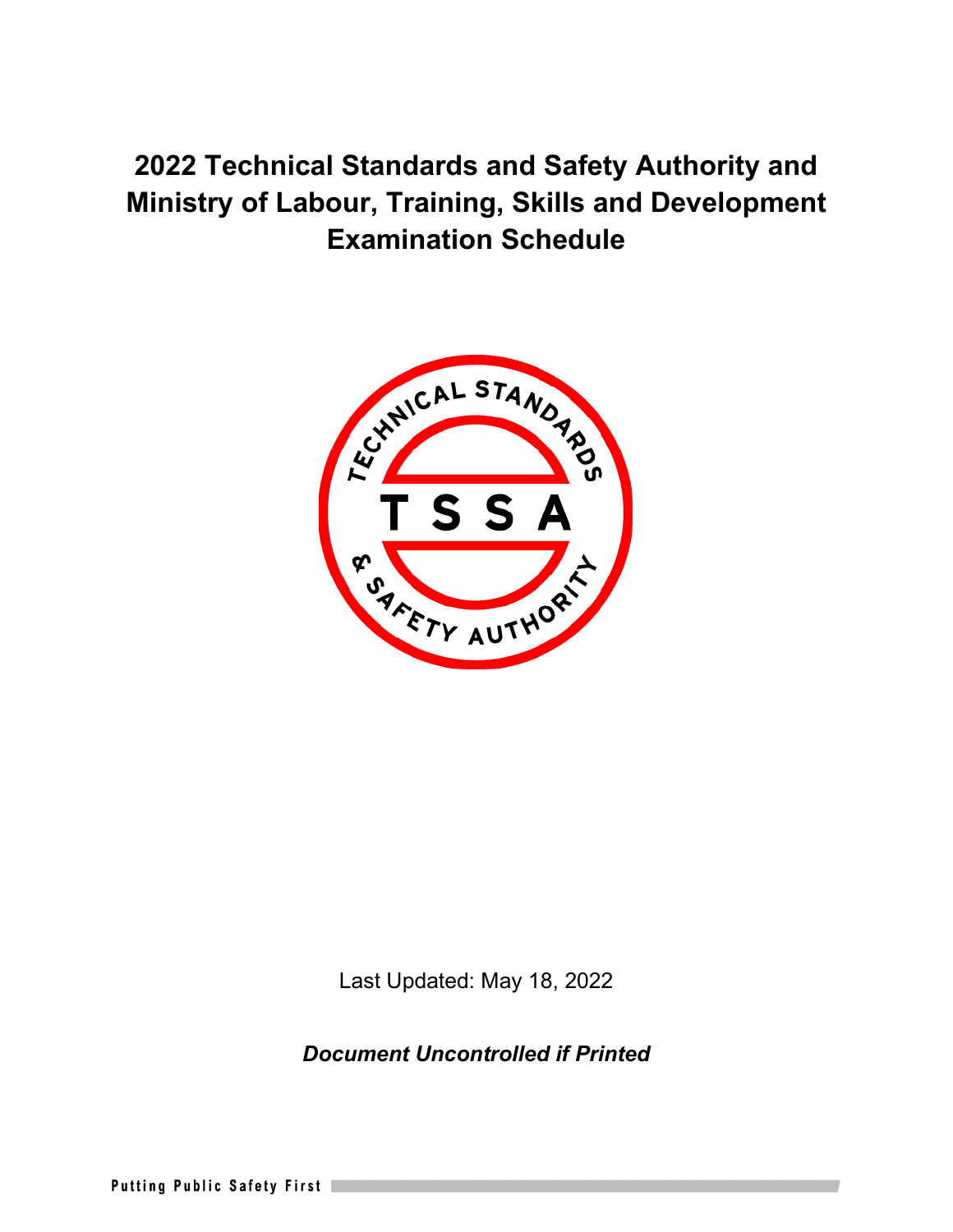

## **Preface:**

The following sets out and identifies the 2022 Technical Standards and Safety Authority ("TSSA") and Ministry of Labour, Training, Skills and Development ("MLTSD") examination schedule.

- 1. Examination Procedures:
	- a) Examination dates are subject to change/cancellation without notice. Examination candidates are required to confirm the status of their examination no later than 10 business days prior to the scheduled examination date.
	- b) On the day of the examination, candidates must produce at least one piece of acceptable government issued photo identification. The examination administrator or invigilator reserves the right to withhold an examination if a candidate fails to produce the same, the examination candidate is therefore subject to the *cancellation* requirements outlined in 4(a).
	- c) Examination candidates are required to review and understand the examination procedures, as defined on the applicable examination application form.
	- d) Examination security will be strictly enforced. The examination administrator or invigilator reserves the right to revoke an examination at any time if the examination candidate is found to be in violation of the TSSA examination or MLTSD procedures. The examination candidate will be subject to further investigation, which may result in the revocation of an authorization or restrictions may be applied to all future examinations.
	- e) Examination candidates are expected to follow the approved procedures of the examination centre or MLTSD office. The administrator or invigilator reserves the right to permit food, beverages, washroom breaks, etc. during an examination.
		- $\circ$  Exceptions are considered and reviewed on a case by case basis; however, must be requested by the examination candidate at the time of scheduling, a minimum of 10 business days prior to the scheduled examination date.
- 2. Scheduling an Examination:
	- a) Examination candidates are encouraged to review the examination schedule, which is updated daily to confirm availability before submitting an examination application. Examinations are booked on a first-come, first-serve basis. Examination seats will not be held.
	- b) Examination candidates are required to submit a completed examination application via email to: [certandexams@tssa.org,](mailto:certandexams@tssa.org) a minimum of 10 business days prior to the scheduled examination date. Examination applications can also be submitted via fax to 416.231.4903.
	- c) Candidates are solely responsible for confirming the examination date, time and location by contacting TSSA Customer Services at 1-877-682-8772, or via email to: [certandexams@tssa.org.](mailto:certandexams@tssa.org)
- 3. Re-scheduling Examinations
	- a) Examination candidates are permitted to re-schedule or cancel an examination one (1) single time after their examination has been scheduled. To meet this requirement, the examination candidate must notify TSSA in writing via email to: [certandexams@tssa.org,](mailto:certandexams@tssa.org) a minimum of 10 business days prior to the scheduled examination date.
- 4. Cancellation:
	- a) Where a candidate cancels or attempts to re-schedule a confirmed examination date within 10 business days, the examination fee submitted will be forfeited and a new application and payment must be submitted in accordance with *Section 2: Examination Scheduling*.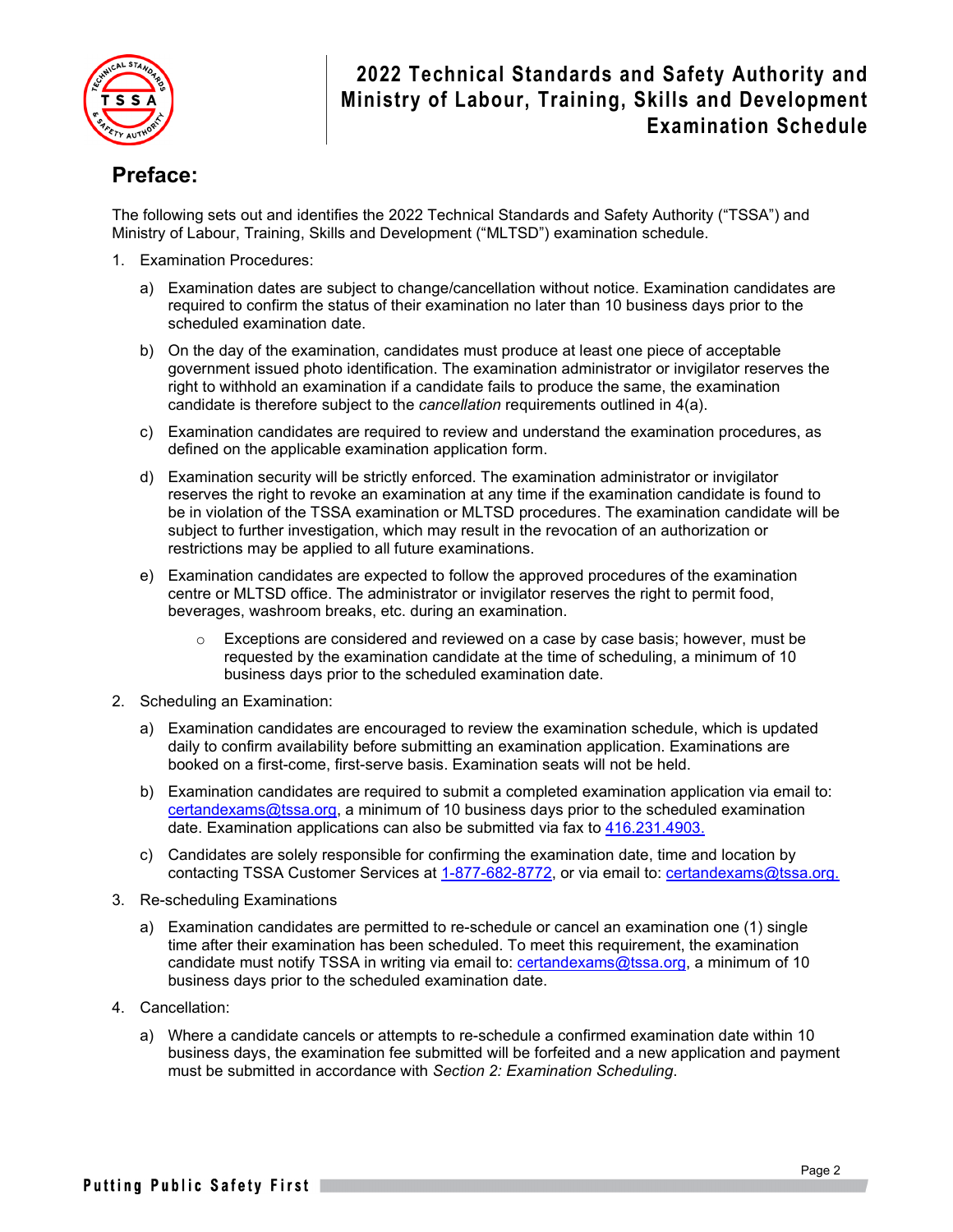

## **Hub City Examination Locations**

The resumption of in-person examinations will have a phased approach to ensure the health and safety of examination candidates, invigilators and TSSA team members.

| Location      | <b>Address</b>                                               | <b>Start Time</b> | <b>Important Information</b>                                                       |
|---------------|--------------------------------------------------------------|-------------------|------------------------------------------------------------------------------------|
| Toronto       | <b>HI-MARK OCCUPATIONAL</b>                                  | AM: 8:30 a.m.     | - Please arrive 30 minutes before the                                              |
|               | <b>SKILLS TRAINING CENTRE</b>                                |                   | exam start time, and review all important                                          |
|               | 92 BRYDON DR, ETOBICOKE,                                     | PM: 1:30 p.m.     | information in your exam confirmation                                              |
|               | ON M9W 4N6                                                   |                   | email                                                                              |
|               |                                                              |                   | <b>NOTE: JULY &amp; AUG PM SITTING</b>                                             |
|               |                                                              | AM: 8:30 a.m.     | <b>STARTS AT 1:00PM</b><br>- Please arrive 30 minutes before the                   |
| <b>Barrie</b> | <b>HI-MARK OCCUPATIONAL</b><br><b>SKILLS TRAINING CENTRE</b> |                   | exam start time, and review all important                                          |
|               | 2938 HWY, 11 SOUTH, ORO, ON,                                 | PM: 1:30 p.m.     | information in your exam confirmation                                              |
|               | $LOL$ 2 $XO$                                                 |                   | email                                                                              |
|               |                                                              |                   | <b>NOTE: JULY &amp; AUG PM SITTING</b>                                             |
|               |                                                              |                   | <b>STARTS AT 1:00PM</b>                                                            |
| Ottawa        | <b>HI-MARK OCCUPATIONAL</b>                                  | AM: 8:30 a.m.     | - Please arrive 30 minutes before the                                              |
|               | <b>SKILLS TRAINING CENTRE</b>                                |                   | exam start time, and review all important                                          |
|               | 2508 DELZOTTO AVE, OTTAWA,                                   | PM: 1:30 p.m.     | information in your exam confirmation                                              |
|               | <b>ON, K1T 3V7</b>                                           |                   | email                                                                              |
|               |                                                              |                   | <b>NOTE: JULY &amp; AUG PM SITTING</b>                                             |
|               |                                                              |                   | <b>STARTS AT 1:00PM</b>                                                            |
| Cambridge     | <b>HI-MARK OCCUPATIONAL</b><br><b>SKILLS TRAINING CENTRE</b> | AM: 8:30 a.m.     | - Please arrive 30 minutes before the                                              |
|               | 427 DUNDAS ST. N., UNIT 3,                                   | PM: 1:30 p.m.     | exam start time, and review all important<br>information in your exam confirmation |
|               | CAMBRIDGE, ON, N1R 5R5                                       |                   | email                                                                              |
|               |                                                              |                   | <b>NOTE: JULY &amp; AUG PM SITTING</b>                                             |
|               |                                                              |                   | <b>STARTS AT 1:00PM</b>                                                            |
| London        | <b>HI-MARK OCCUPATIONAL</b>                                  | AM: 8:30 a.m.     | - Please arrive 30 minutes before the                                              |
|               | <b>SKILLS TRAINING CENTRE</b>                                |                   | exam start time, and review all important                                          |
|               | 2520 TRAFALGAR ST, UNIT 1                                    | PM: 1:30 p.m.     | information in your exam confirmation                                              |
|               | LONDON ON N6M 1G9                                            |                   | email                                                                              |
|               |                                                              |                   | <b>NOTE: JULY &amp; AUG PM SITTING</b>                                             |
|               |                                                              |                   | <b>STARTS AT 1:00PM</b>                                                            |

#### **Ministry of Labour, Training, Skills and Development ("MLTSD") Examination Locations**

Important information about MLTSD examination centres during COVID-19\*:

• Examination centres capacity will be reduced to ensure social distancing and accommodate for MLTSD COVID safety protocols.

\*updated July 27, 2021

| <b>Location Name</b> | <b>Address</b>                                     | <b>Exam Start</b><br>Time(s) | <b>Additional Information</b>                                                                                                        |
|----------------------|----------------------------------------------------|------------------------------|--------------------------------------------------------------------------------------------------------------------------------------|
| <b>BARRIE</b>        | 55 CEDAR POINTE DR SUITE 609<br>BARRIE, ON L4N 5R7 | $8:45$ AM                    | - Please arrive 30 minutes before<br>the exam start time, and review<br>all important information in your<br>exam confirmation email |
| <b>BELLEVILLE</b>    | 135 NORTH FRONT ST<br>BELLEVILLE, ON K8P 3B6       | $9:00$ AM                    | - Please arrive 30 minutes before<br>the exam start time, and review<br>all important information in your<br>exam confirmation email |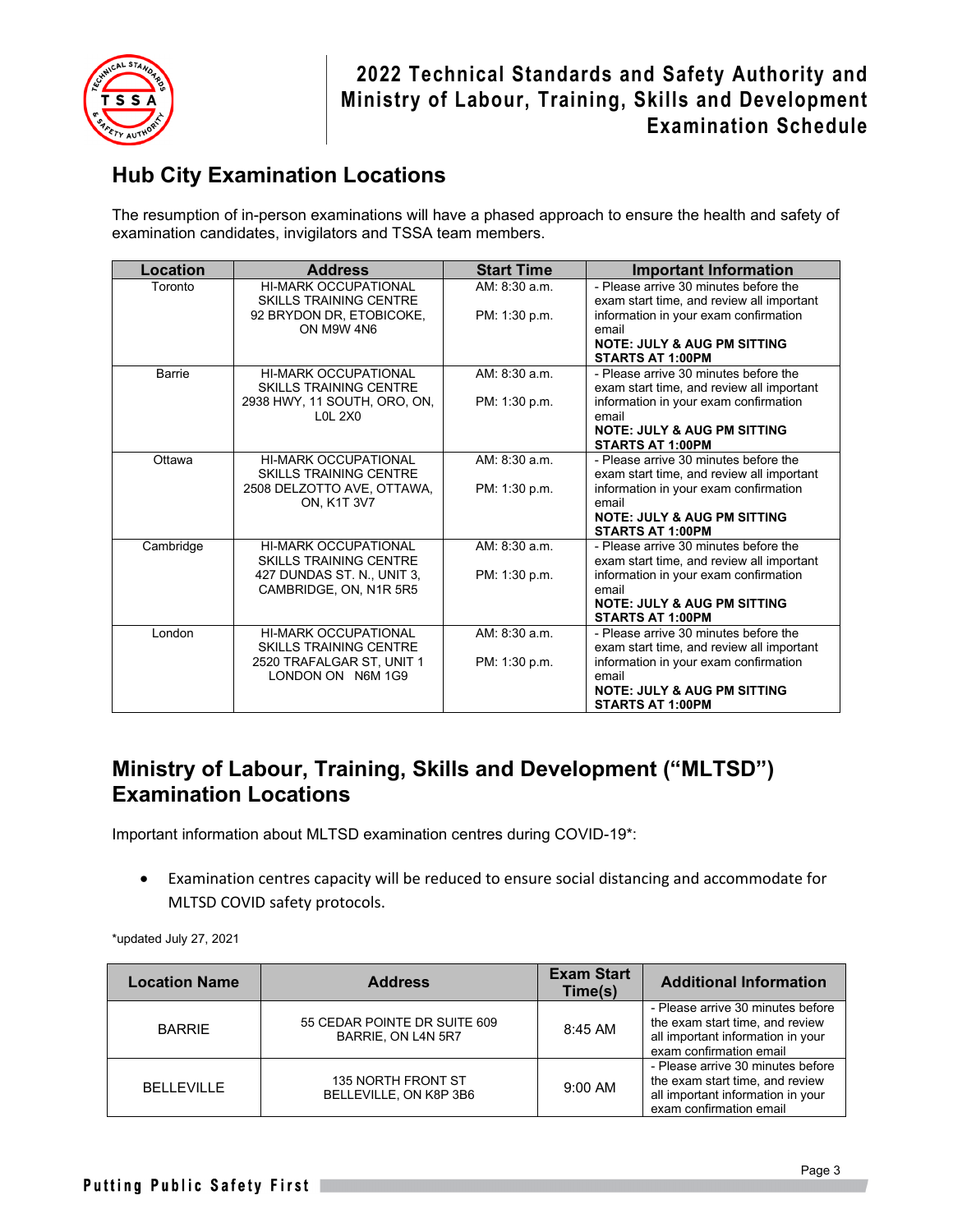

| <b>BRANTFORD</b>   | 505 PARK RD N SUITE 201<br>BRANTFORD, ON N3R 7K8                                                  | 10:00 AM  | - Please arrive 30 minutes before<br>the exam start time, and review<br>all important information in your<br>exam confirmation email                                                                                                                                                                                                                                                                                                                                                                                                                                                                                                  |
|--------------------|---------------------------------------------------------------------------------------------------|-----------|---------------------------------------------------------------------------------------------------------------------------------------------------------------------------------------------------------------------------------------------------------------------------------------------------------------------------------------------------------------------------------------------------------------------------------------------------------------------------------------------------------------------------------------------------------------------------------------------------------------------------------------|
| <b>CORNWALL</b>    | 132 SECOND ST E 2nd FLOOR, SUITE 202<br>CORNWALL, ON K6H 1Y4                                      | $9:00$ AM | - Please arrive 30 minutes before<br>the exam start time, and review<br>all important information in your<br>exam confirmation email                                                                                                                                                                                                                                                                                                                                                                                                                                                                                                  |
| <b>HAMILTON</b>    | 119 KING ST W 8th FLOOR<br>HAMILTON, ON L8P 4Y7<br>(Located in Ontario Ellen Fairclough building) | 11:00 AM  | - Please arrive 30 minutes before<br>the exam start time, and review<br>all important information in your<br>exam confirmation email                                                                                                                                                                                                                                                                                                                                                                                                                                                                                                  |
| <b>KENORA</b>      | 227 1/2 SECOND ST S<br>KENORA, ON P9N 1G1                                                         | 10:00 AM  | -Fuels (FS), Elevating Devices<br>(ED), Amusement Devices (AD)<br>& Ski (SKI) candidates must<br>arrive no later than 9:30 A.M. for<br>the MLTSD office to check their<br>code books.<br>-Operating Engineer (OE)<br>examination candidates must<br>arrive no later than 9:45 A.M.<br>-*No Parking Available*                                                                                                                                                                                                                                                                                                                         |
| <b>KINGSTON</b>    | 299 CONCESSION ST SUITE 201<br>KINGSTON, ON K7K 2B9                                               | 9:00 AM   | - Please arrive 30 minutes before<br>the exam start time, and review<br>all important information in your<br>exam confirmation email<br>Free visitor parking available. If<br>full, please ask exam invigilator<br>for alternate parking.                                                                                                                                                                                                                                                                                                                                                                                             |
| <b>KITCHENER</b>   | 4275 KING ST E SUITE 200, 2 <sup>ND</sup> FLOOR<br>KITCHENER, ON N2P 2E9                          | 9:00 AM   | - Please arrive 30 minutes before<br>the exam start time, and review<br>all important information in your<br>exam confirmation email                                                                                                                                                                                                                                                                                                                                                                                                                                                                                                  |
| <b>LONDON</b>      | 1200 COMMISSIONER'S RD E UNIT 72<br>LONDON, ON N5Z 4R3                                            | 9:15 AM   | - Please arrive 30 minutes before<br>the exam start time, and review<br>all important information in your<br>exam confirmation email                                                                                                                                                                                                                                                                                                                                                                                                                                                                                                  |
| <b>MISSISSAUGA</b> | 10 KINGSBRIDGE GARDEN CIR<br>SUITE 404 MISSISSAUGA, ON L5R 3K6<br>(Located in the Emerald Centre) | 9:00 AM   | - Please arrive 30 minutes before<br>the exam start time, and review<br>all important information in your<br>exam confirmation email                                                                                                                                                                                                                                                                                                                                                                                                                                                                                                  |
| <b>NORTH BAY</b>   | 200 1ST AVE W<br>NORTH BAY, ON P1B 3B9                                                            | 9:30 AM   | - Please arrive 30 minutes before<br>the exam start time, and review<br>all important information in your<br>exam confirmation email                                                                                                                                                                                                                                                                                                                                                                                                                                                                                                  |
| <b>OSHAWA</b>      | 78 RICHMOND STREET,<br>OSHAWA, ON, L1G 1E1                                                        | 10:00 AM  | -Fuels (FS), Elevating Devices<br>(ED), Amusement Devices (AD)<br>& Ski (SKI) candidates must<br>arrive no later than 8:30 A.M. for<br>the MLTSD office to check their<br>code books. Operating Engineer<br>-(OE) examination candidates<br>must arrive no later than 9:30<br>A.M.<br>-Parking: Limited Unpaid<br>Parking is available off William<br>St. W. Please use designated<br>parking spots marked 78<br><b>RICHMOND ST. W. otherwise</b><br>risk being ticketed/towed.<br>-The alternate paid parking<br>available is the PARKING<br><b>GARAGE LOCATED AT 12</b><br><b>CENTRE STREET NORTH.</b><br>OSHAWA, ONTARIO. L1H 1A6. |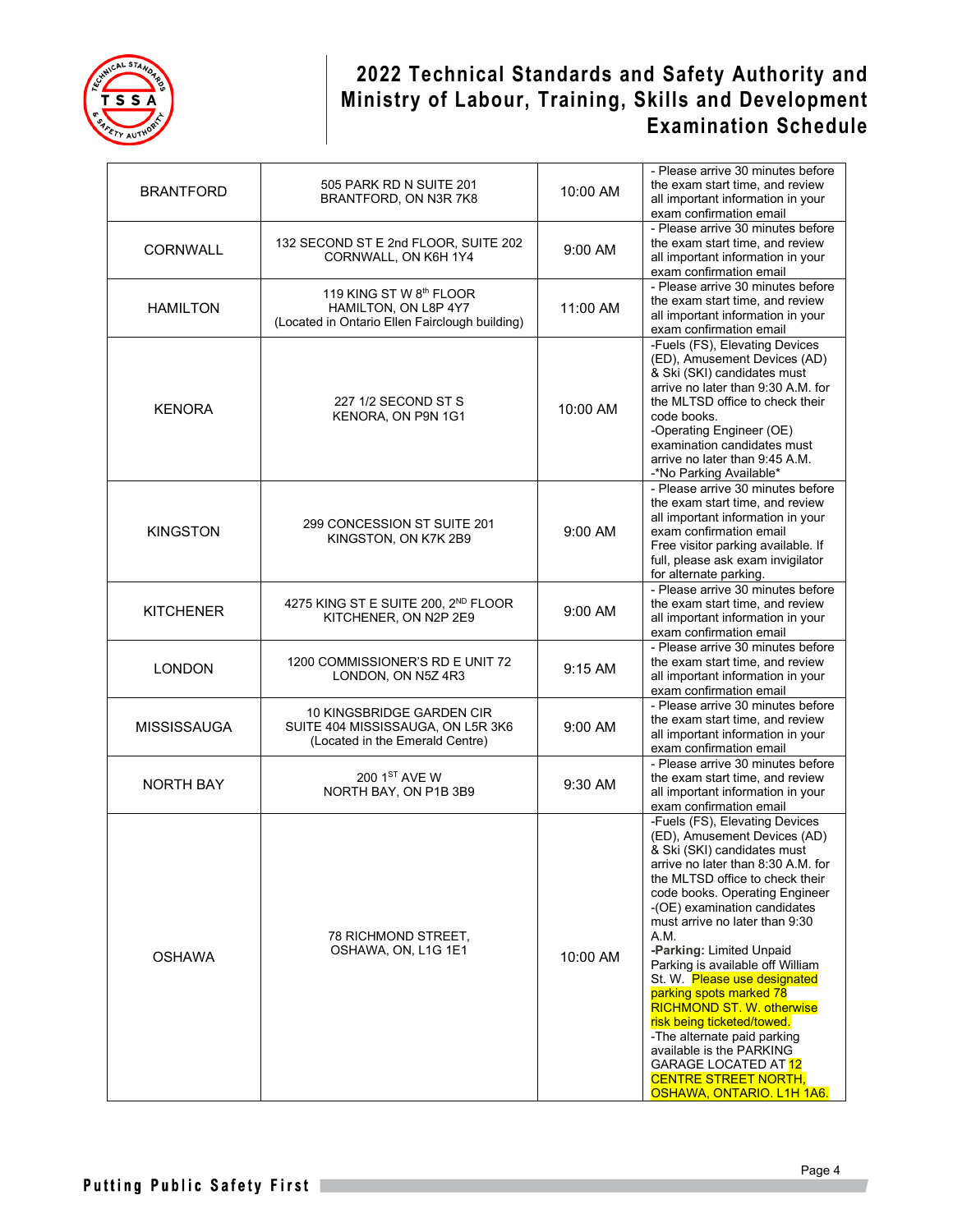

|                         |                                                                                                           |           | -Do not park around the<br>building. (including parking<br>meters) law enforcement officers<br>canvass the area and will issue<br>tickets and/or tow those who<br>extend parking meter time<br>allowance.                                                                                                                                                                                                                                                                                                                                                                                                                                                                                                                                                                       |
|-------------------------|-----------------------------------------------------------------------------------------------------------|-----------|---------------------------------------------------------------------------------------------------------------------------------------------------------------------------------------------------------------------------------------------------------------------------------------------------------------------------------------------------------------------------------------------------------------------------------------------------------------------------------------------------------------------------------------------------------------------------------------------------------------------------------------------------------------------------------------------------------------------------------------------------------------------------------|
| <b>OTTAWA</b>           | 347 PRESTON ST 3RD FLOOR, SUITE 310<br>OTTAWA, ON K1H 8K7<br>(Located in the Ontario Government Building) | 8:30 AM   | - Please arrive 30 minutes before<br>the exam start time, and review<br>all important information in your<br>exam confirmation email                                                                                                                                                                                                                                                                                                                                                                                                                                                                                                                                                                                                                                            |
| <b>OWEN SOUND</b>       | 1450 - 1ST AVE W<br>OWEN SOUND, ON N4K 6W2                                                                | 9:00 AM   | - Please arrive 30 minutes before<br>the exam start time, and review<br>all important information in your<br>exam confirmation email                                                                                                                                                                                                                                                                                                                                                                                                                                                                                                                                                                                                                                            |
| <b>PEMBROKE</b>         | 615 PEMBROKE ST E<br>PEMBROKE, ON K8A 3L7                                                                 | 8:45 AM   | - Please arrive 15 minutes before<br>the exam start time, and review<br>all important information in your<br>exam confirmation email<br>-Please wait in your car until it is<br>your turn.                                                                                                                                                                                                                                                                                                                                                                                                                                                                                                                                                                                      |
| <b>PETERBOROUGH</b>     | 901 LANSDOWNE ST W<br>PETERBOROUGH, ON K9J 1Z5                                                            | 10:00 AM  | - Please arrive 30 minutes before<br>the exam start time, and review<br>all important information in your<br>exam confirmation email                                                                                                                                                                                                                                                                                                                                                                                                                                                                                                                                                                                                                                            |
| <b>SARNIA</b>           | 150 CHRISTINA ST BAYSIDE MALL<br>SARNIA, ON N7T 7W5<br>(**Mall is under Construction**)                   | $9:15$ AM | - Please arrive 30 minutes before<br>the exam start time, and review<br>all important information in your<br>exam confirmation email<br>*****Parking underground is still<br>NOT AVAILABLE for clients at<br>this time.<br>***** Parking is now located in the<br>old parking lot off of Vidal St with<br>entry off of Cromwell St.<br>********If this lot is full there is<br>additional parking beside Tang's<br>restaurant on Cromwell St across<br>from the parking lot entrance.<br>*****From the parking lot walk<br>north towards George St then<br>***** <b>ENTER through the new</b><br><b>Lochiel St building entrance.</b><br>*****From there our office will be<br>straight ahead and on the left<br>hand side. There will be signage<br>guiding you to our office. |
| <b>SAULT STE, MARIE</b> | 477 QUEEN ST E 4TH FL<br>SAULT STE. MARIE, ON P6A 1Z5<br>(Located in the Queen Centre Building)           | 9:00 AM   | - Please arrive 30 minutes before<br>the exam start time, and review<br>all important information in your<br>exam confirmation email<br>-Candidates can park at the back<br>of the building, search for us in<br>the video directory, we buzz them<br>in and they take elevator to 4 <sup>th</sup><br>floor                                                                                                                                                                                                                                                                                                                                                                                                                                                                     |
| <b>ST. CATHARINES</b>   | 301 ST. PAUL ST 10TH FLOOR<br>ST. CATHARINES, ON L2R 7R4                                                  | 10:00 AM  | - Please arrive 30 minutes before<br>the exam start time, and review<br>all important information in your<br>exam confirmation email                                                                                                                                                                                                                                                                                                                                                                                                                                                                                                                                                                                                                                            |
| <b>SUDBURY</b>          | 159 CEDAR ST SUITE 506<br>SUDBURY, ON P3E 6A5                                                             | 9:30AM    | - Please arrive 30 minutes before<br>the exam start time, and review<br>all important information in your<br>exam confirmation email                                                                                                                                                                                                                                                                                                                                                                                                                                                                                                                                                                                                                                            |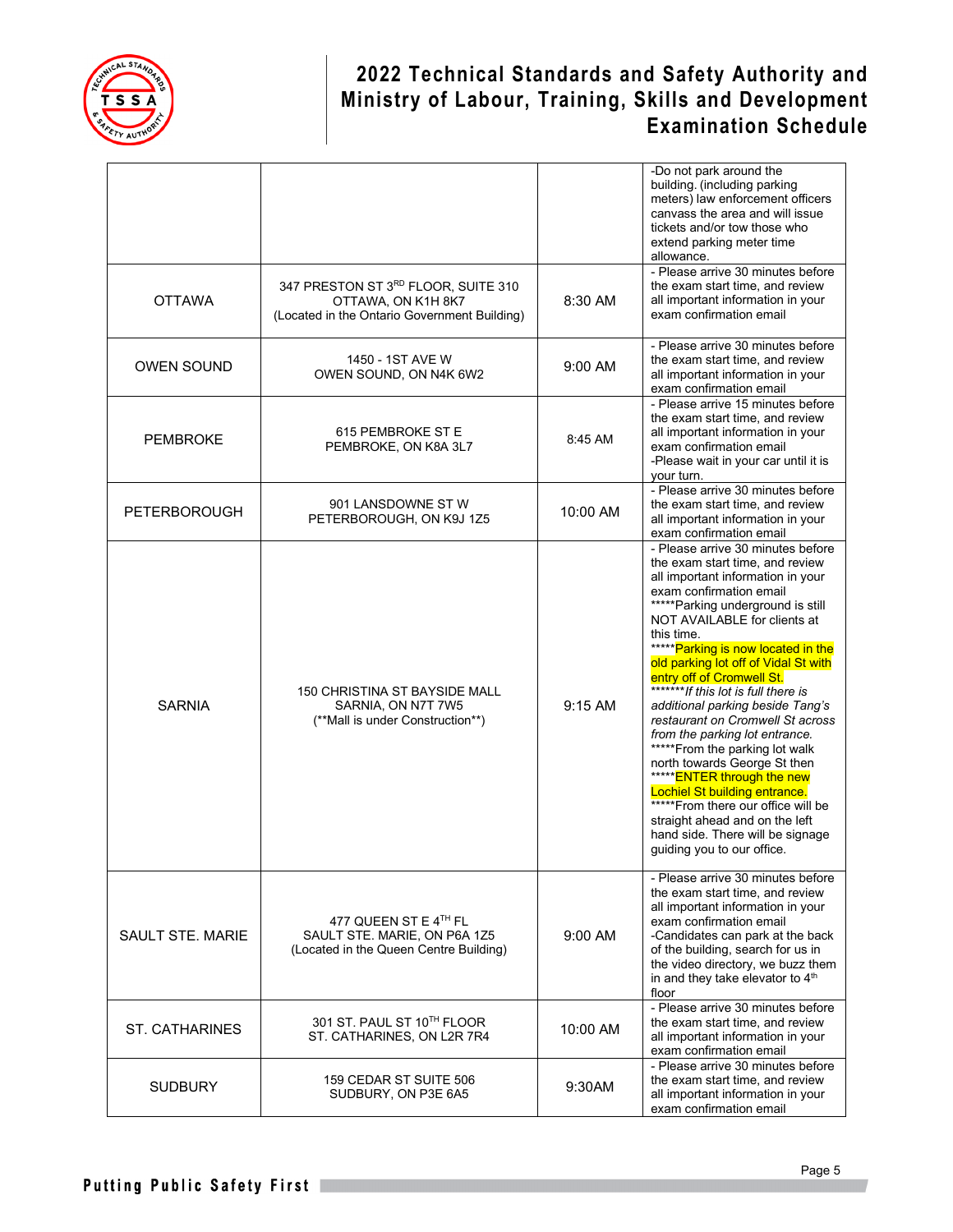

| <b>THUNDER BAY</b> | 103-189 RED RIVER RD 1ST FLOOR<br>THUNDER BAY, ON P7B 1A2                               | 9:00 AM   | - Please arrive 30 minutes before<br>the exam start time, and review<br>all important information in your<br>exam confirmation email                                                                                                                                                                                     |
|--------------------|-----------------------------------------------------------------------------------------|-----------|--------------------------------------------------------------------------------------------------------------------------------------------------------------------------------------------------------------------------------------------------------------------------------------------------------------------------|
| <b>TIMMINS</b>     | 5520 HWY 101 EAST<br>TIMMINS, ON P0N 1H0<br>(Located in the Ontario Government Complex) | $9:00$ AM | - Please arrive 30 minutes before<br>the exam start time, and review<br>all important information in your<br>exam confirmation email                                                                                                                                                                                     |
| <b>WINDSOR</b>     | 3155 HOWARD AVE, SECOND FLOOR,<br>SUITE 200<br>WINDSOR, ON N8X 4Y8                      | $9:00$ AM | -Candidates must stagger check<br>in time, as outlined in the<br>confirmation email.<br>-Please contact TSSA if you have<br>any questions about your exam<br>NOT the Roundhouse Building.<br>-The Exam Centre is located on<br>the 2nd floor of an outdoor mall.<br>accessible only M-F during<br>normal business hours. |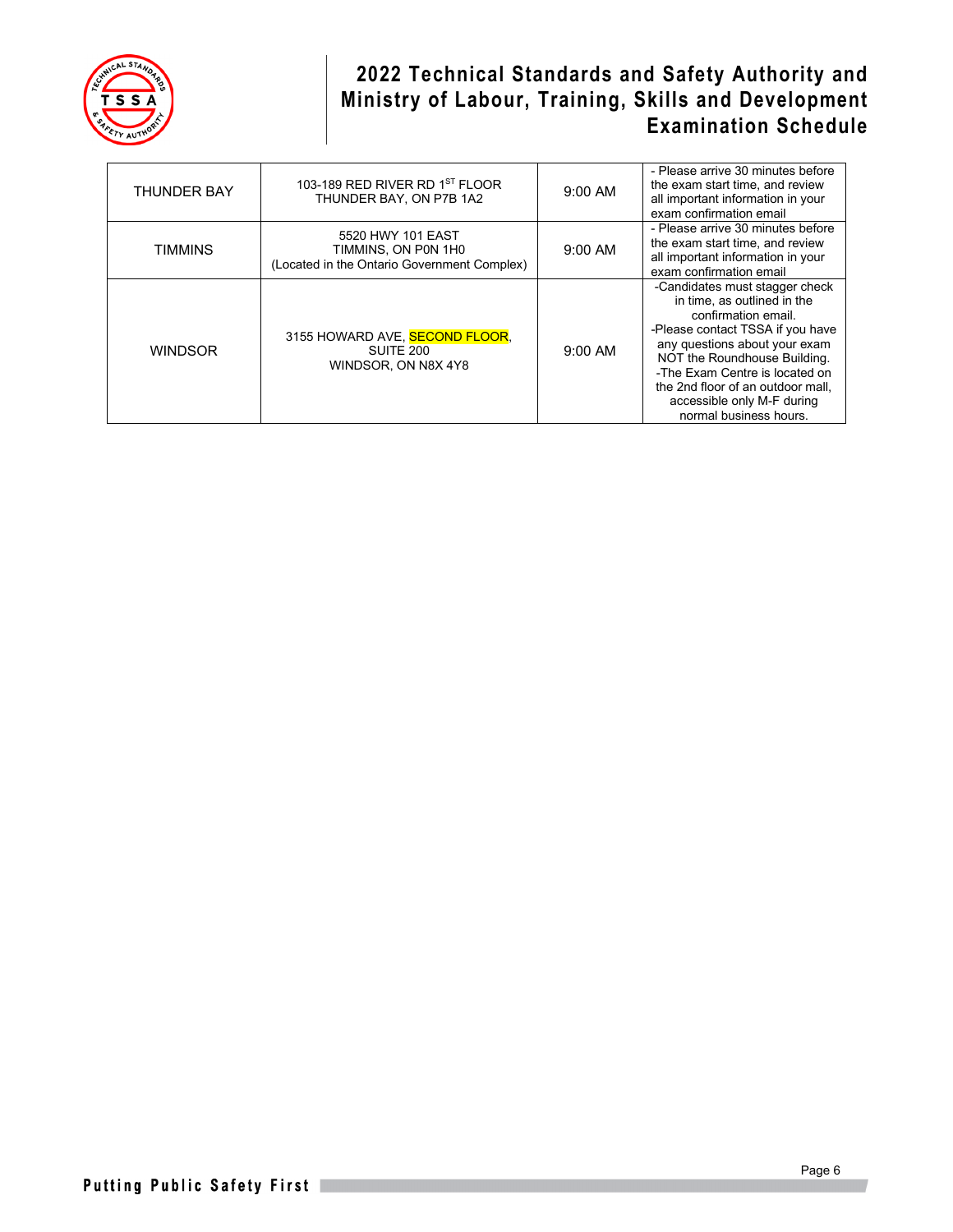

# **Examination Locations, Dates and Availability\*:**

**\* Examination availability will be updated daily; an examination sitting is considered closed when the 'available seats' column is marked with '0'.**

|                           |                     | MAY                              |                     | JUNE                      | <b>ATOL</b>         |                                  | <b>AUGUST</b>       |                                  | <b>SEPTEMBER</b>           |                                  | <b>OCTOBER</b>      |                                  |              | NOVEMBER                         | ER<br><b>DECEMB</b> |                           |
|---------------------------|---------------------|----------------------------------|---------------------|---------------------------|---------------------|----------------------------------|---------------------|----------------------------------|----------------------------|----------------------------------|---------------------|----------------------------------|--------------|----------------------------------|---------------------|---------------------------|
| <b>EXAMINATION CENTRE</b> | Exam<br><b>Date</b> | <b>Available</b><br><b>Seats</b> | Exam<br><b>Date</b> | Available<br><b>Seats</b> | Exam<br><b>Date</b> | <b>Available</b><br><b>Seats</b> | Exam<br><b>Date</b> | <b>Available</b><br><b>Seats</b> | <b>Exam</b><br><b>Date</b> | <b>Available</b><br><b>Seats</b> | <b>Exam</b><br>Date | <b>Available</b><br><b>Seats</b> | Exam<br>Date | <b>Available</b><br><b>Seats</b> | Exam<br><b>Date</b> | Available<br><b>Seats</b> |
|                           |                     |                                  |                     |                           |                     |                                  |                     |                                  |                            |                                  |                     |                                  |              |                                  |                     |                           |
| <b>BARRIE</b>             | 25-May              | $\mathbf{0}$                     | 29-Jun              | $\mathbf{0}$              | $27 -$ Jul          | $\mathbf{0}$                     | 31-Aug              | $\mathbf{0}$                     | 28-Sep                     | $\overline{2}$                   | 26-Oct              | $\overline{4}$                   | 30-Nov       | 4                                | 21-Dec              | 4                         |
| <b>BELLEVILLE</b>         | 4-May               | $\mathbf{0}$                     | 1-Jun               | $\mathbf{0}$              | 6-Jul               | $\mathbf{3}$                     | 3-Aug               | 4                                | 7-Sep                      | 8                                | 5-Oct               | $\overline{7}$                   | 2-Nov        | 8                                | 7-Dec               | 6                         |
| <b>BRANTFORD</b>          | 17-May              | $\mathbf{0}$                     | $21 - Jun$          | $\mathbf{0}$              | 19-Jul              | $\mathbf{0}$                     | 16-Aug              | $\mathbf{0}$                     | 20-Sep                     | $\mathbf{0}$                     | <b>18-Oct</b>       | $\overline{2}$                   | 15-Nov       | 4                                | 20-Dec              | 3                         |
| <b>CORNWALL</b>           | 18-May              | $\mathbf{0}$                     | 22-Jun              | $\mathbf{0}$              | $20 -$ Jul          | $\mathbf{0}$                     | 17-Aug              | $\mathbf{0}$                     | 21-Sep                     | $\mathbf{1}$                     | $19-Oct$            | 4                                | 23-Nov       | 4                                | 21-Dec              | 3                         |
| <b>HAMILTON</b>           | 17-May              | $\mathbf{0}$                     | $21 - Jun$          | $\mathbf{0}$              | 19-Jul              | $\mathbf{0}$                     | 16-Aug              | $\mathbf{0}$                     | 20-Sep                     | $\mathbf{0}$                     | <b>18-Oct</b>       | $\overline{1}$                   | 15-Nov       | 4                                | 20-Dec              | 4                         |
| <b>KENORA</b>             | 18-May              | $\mathbf{0}$                     | 22-Jun              | $\mathbf{1}$              | $20 -$ Jul          | 3                                | 24-Aug              | 3                                | 21-Sep                     | 3                                | $19-Oct$            | $\mathbf{3}$                     | 23-Nov       | $\mathbf{3}$                     | 14-Dec              | $\mathbf{2}$              |
| <b>KINGSTON</b>           | 18-May              | $\mathbf{0}$                     | 15-Jun              | $\mathbf{1}$              | $20 -$ Jul          | $\mathbf{0}$                     | 17-Aug              | 4                                | 21-Sep                     | 6                                | 19-Oct              | 6                                | 16-Nov       | $\overline{7}$                   | 21-Dec              | $\overline{7}$            |
| <b>KITCHENER</b>          | 19-May              | $\mathbf{0}$                     | 16-Jun              | $\mathbf{0}$              | $21 -$ Jul          | $\mathbf{0}$                     | $18-Aug$            | $\mathbf{0}$                     | 15-Sep                     | $\mathbf{0}$                     | 20-Oct              | 5                                | 17-Nov       | $\overline{7}$                   | 15-Dec              | 9                         |
| <b>LONDON</b>             | 19-May              | $\mathbf{0}$                     | 16-Jun              | $\mathbf{0}$              | $21 -$ Jul          | $\mathbf{0}$                     | 18-Aug              | $\overline{7}$                   | 15-Sep                     | 16                               | 20-Oct              | 20                               | 17-Nov       | 18                               | 15-Dec              | 20                        |
| <b>MISSISSAUGA</b>        | 4-May               | $\mathbf{0}$                     | 1-Jun               | $\mathbf{0}$              | 6-Jul               | $\mathbf{0}$                     | 3-Aug               | $\mathbf{0}$                     | 7-Sep                      | $\mathbf{1}$                     | 5-Oct               | 16                               | 2-Nov        | 16                               | 07-Dec              | 16                        |
| <b>NORTH BAY</b>          | 18-May              | $\mathbf{0}$                     | 15-Jun              | $\mathbf{0}$              | $20 -$ Jul          | $\mathbf{0}$                     | 17-Aug              | 3                                | 21-Sep                     | 3                                | $19-Oct$            | $\mathbf{3}$                     | 16-Nov       | $\overline{4}$                   | 21-Dec              | 3                         |
| <b>OSHAWA</b>             | $13-May$            | $\mathbf{0}$                     | 10-Jun              | $\mathbf{0}$              | 8-Jul               | $\mathbf{0}$                     | 12-Aug              | $\mathbf{0}$                     | 9-Sep                      | $\mathbf{0}$                     | 14-Oct              | $\overline{7}$                   | 18-Nov       | 9                                | 16-Dec              | 8                         |
|                           | 4-May               | $\mathbf{0}$                     | 1-Jun               | $\mathbf{0}$              | $13 -$ Jul          | 4                                | $10-Au$ g           | $\overline{7}$                   | 7-Sep                      | 9                                | 5-Oct               | 8                                | 2-Nov        | 10                               | 14-Dec              | 9                         |
| <b>OTTAWA</b>             | 18-May              | $\mathbf{0}$                     | 15-Jun              | $\mathbf{0}$              | 27-Jul              | 5                                | 24-Aug              | $\overline{7}$                   | 21-Sep                     | 9                                | 19-Oct              | 10                               | 16-Nov       | 8                                | ٠                   | $\sim$                    |
|                           |                     | ÷                                | 29-Jun              | $\mathbf{0}$              |                     | $\blacksquare$                   | ٠                   | ٠                                |                            |                                  |                     | ٠                                | 30-Nov       | 10                               |                     | <b>A</b>                  |
| <b>OWEN SOUND</b>         | 17-May              | $\mathbf{0}$                     | $21 - Jun$          | $\mathbf{0}$              | 19-Jul              | $\mathbf{0}$                     | $23-Aug$            | $\mathbf{0}$                     | 20-Sep                     | 9                                | <b>18-Oct</b>       | 11                               | 15-Nov       | 11                               | 21-Dec              | 11                        |
| <b>PEMBROKE</b>           | $19$ -May           | $\mathbf{0}$                     | 16-Jun              | $\mathbf{0}$              | 14-Jul              | $\mathbf{0}$                     | 18-Aug              | $\blacktriangleleft$             | 15-Sep                     | 3                                | 20-Oct              | $\mathbf{3}$                     | 17-Nov       | $\mathbf{3}$                     | 15-Dec              | 3                         |
| <b>PETERBOROUGH</b>       | 11-May              | $\mathbf{0}$                     | 15-Jun              | $\mathbf{0}$              | 13-Jul              | $\mathbf{0}$                     | 10-Aug              | $\mathbf{1}$                     | 14-Sep                     | 5                                | 12-Oct              | 5                                | 9-Nov        | 5                                | 7-Dec               | 5                         |
|                           | $18-May$            | $\mathbf{0}$                     | 22-Jun              | $\mathbf{0}$              | 20-Jul              | $\mathbf{0}$                     | 17-Aug              | 4                                | 21-Sep                     | 3                                | 19-Oct              | 4                                | 16-Nov       | 3                                | 14-Dec              | 5                         |
|                           | 5-May               | $\mathbf{0}$                     | 2-Jun               | $\mathbf{0}$              | 7-Jul               | $\mathbf{0}$                     | 4-Aug               | 4                                | 8-Sep                      | $\overline{7}$                   | 6-Oct               | 10                               | 3-Nov        | 9                                | 8-Dec               | 9                         |
| <b>SARNIA</b>             | 12-May              | $\mathbf{0}$                     | 9-Jun               | $\mathbf{0}$              | 14-Jul              | $\mathbf{0}$                     | $11-Aug$            | $\overline{7}$                   | 15-Sep                     | $\overline{7}$                   | 13-Oct              | 10                               | 10-Nov       | 9                                | 15-Dec              | 9                         |
|                           | 19-May              | $\bullet$                        | 16-Jun              | $\mathbf{0}$              | $21$ -Jul           | $\mathbf{0}$                     | 18-Aug              | $\overline{7}$                   | 22-Sep                     | 9                                | 20-Oct              | 9                                | 17-Nov       | 8                                | $\sim$              | $\sim$                    |
|                           | 26-May              | $\mathbf{0}$                     | $23 - Jun$          | $\mathbf{0}$              | $28 -$ Jul          | $\mathbf{0}$                     | $25-Aug$            | 3                                | 29-Sep                     | 10                               | 27-Oct              | $\overline{7}$                   | 24-Nov       | $\overline{7}$                   | $\sim$              |                           |
| <b>SAULT STE. MARIE</b>   | 24-May              | $\bullet$                        | 21-Jun              | $\mathbf 1$               | 19-Jul              | $\mathbf{0}$                     | 16-Aug              | $\mathbf{0}$                     | 20-Sep                     | $\mathbf{0}$                     | <b>18-Oct</b>       | 4                                | 15-Nov       | $\mathbf{3}$                     | 13-Dec              | $\mathbf{1}$              |
| <b>ST. CATHARINES</b>     | 19-May              | $\mathbf{0}$                     | 16-Jun              | $\mathbf{0}$              | $21$ -Jul           | $\mathbf{0}$                     | $18-Aug$            | $\mathbf{0}$                     | 15-Sep                     | 6                                | 20-Oct              | 10                               | 17-Nov       | 11                               | 15-Dec              | 13                        |
| <b>SUDBURY</b>            | 18-May              | $\bullet$                        | 22-Jun              | $\mathbf{0}$              | $20 -$ Jul          | 8                                | 24-Aug              | 9                                | 21-Sep                     | 10                               | $19-Oct$            | 9                                | 23-Nov       | 10                               | 14-Dec              | 10                        |
|                           | 25-May              | $\mathbf{0}$                     | 29-Jun              | $\mathbf{2}$              | 27-Jul              | 9                                | $31-Aug$            | 10                               | 28-Sep                     | 10                               | 26-Oct              | 10                               | 30-Nov       | 10                               | 21-Dec              | 10                        |
| <b>THUNDER BAY</b>        | 18-May              | $\bullet$                        | 22-Jun              | $\mathbf{0}$              | $20 -$ Jul          | $\mathbf{0}$                     | 17-Aug              | $\mathbf{0}$                     | 14-Sep                     | $\mathbf{0}$                     | $19-Oct$            | $\mathbf{0}$                     | 16-Nov       | $\mathbf{2}$                     | 14-Dec              | 3                         |
| <b>TIMMINS</b>            | 25-May              | $\bullet$                        | 29-Jun              | $\mathbf{0}$              | $27 -$ Jul          | 4                                | 31-Aug              | 5                                | 28-Sep                     | 6                                | 26-Oct              | $\mathbf{3}$                     | 30-Nov       | $5\phantom{.0}$                  | 14-Dec              | $5\phantom{.0}$           |

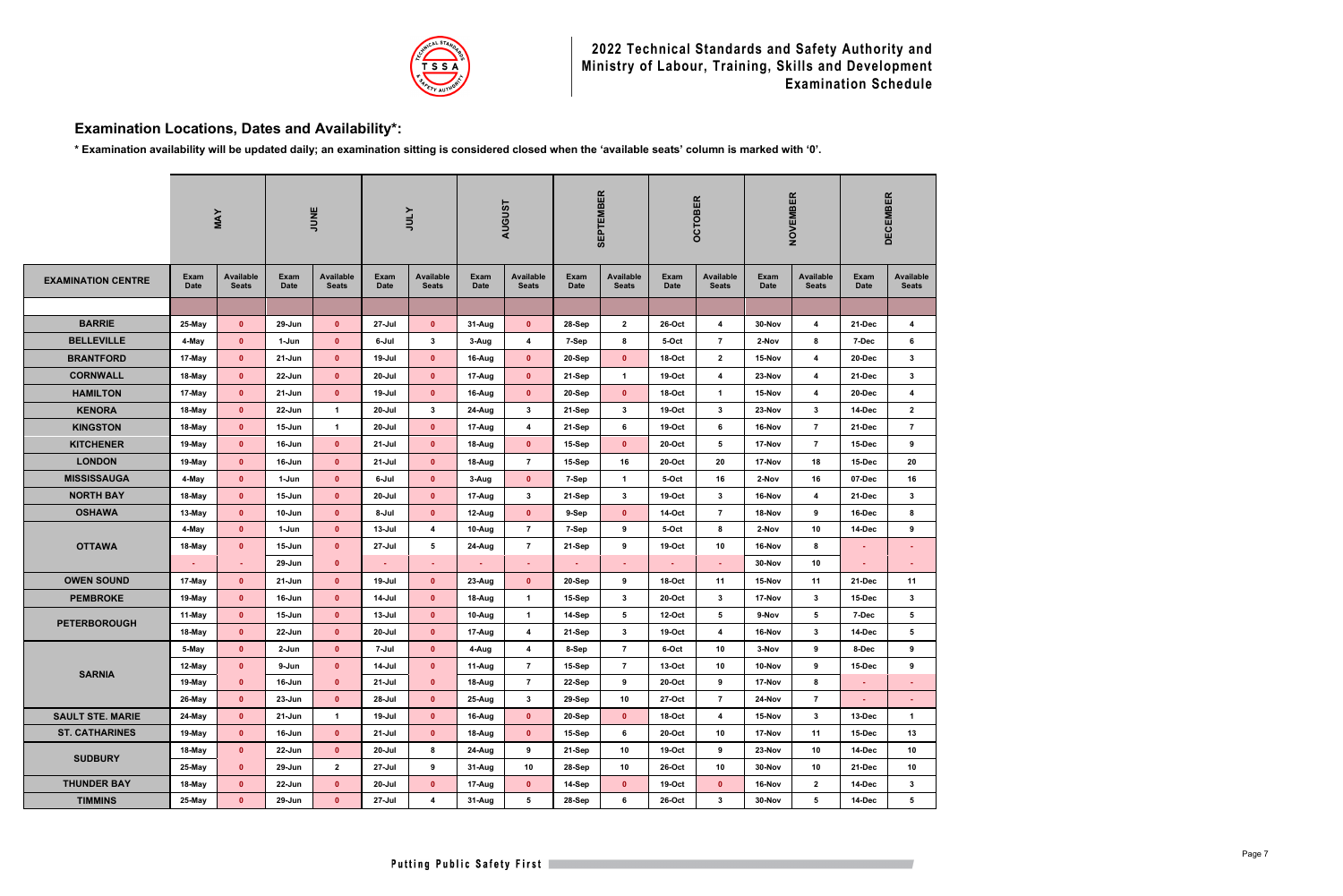

|                                         |                     | <b>MAY</b>                   |                  | JUNE                             |                          | <b>ATOr</b>                      |                            | <b>AUGUST</b>             |                  | <b>SEPTEMBER</b>          |                     | <b>OCTOBER</b>            |                  | NOVEMBER                  |                     | <b>DECEMBER</b>           |
|-----------------------------------------|---------------------|------------------------------|------------------|----------------------------------|--------------------------|----------------------------------|----------------------------|---------------------------|------------------|---------------------------|---------------------|---------------------------|------------------|---------------------------|---------------------|---------------------------|
| <b>EXAMINATION CENTRE</b>               | Exam<br><b>Date</b> | Available<br><b>Seats</b>    | Exam<br>Date     | <b>Available</b><br><b>Seats</b> | Exam<br><b>Date</b>      | <b>Available</b><br><b>Seats</b> | <b>Exam</b><br><b>Date</b> | Available<br><b>Seats</b> | Exam<br>Date     | Available<br><b>Seats</b> | Exam<br><b>Date</b> | Available<br><b>Seats</b> | Exam<br>Date     | Available<br><b>Seats</b> | Exam<br><b>Date</b> | Available<br><b>Seats</b> |
| <b>WINDSOR</b>                          | 10-May              | $\mathbf{0}$                 | 14-Jun           | $\mathbf{0}$                     | $12$ -Jul                | $\mathbf{2}$                     | 9-Aug                      | 9                         | 13-Sep           | 12                        | 11-Oct              | 11                        | 8-Nov            | 12                        | 13-Dec              | 11                        |
|                                         | 17-May              | $\mathbf{0}$                 | 21-Jun           | $\mathbf{0}$                     | 19-Jul                   | 8                                | 16-Aug                     | 11                        | 20-Sep           | 11                        | 18-Oct              | 11                        | 15-Nov           | 12                        | 20-Dec              | 11                        |
|                                         |                     |                              |                  |                                  |                          |                                  |                            |                           |                  |                           |                     |                           |                  |                           |                     |                           |
|                                         | 2-May               | $\mathbf{0}$                 | 1-Jun            | $\mathbf{0}$                     | 4-Jul                    | 10                               | 2-Aug                      | 12                        | 1-Sep            | 14                        | 3-Oct               | 15                        | 1-Nov            | 14                        | ٠                   |                           |
|                                         | 3-May               | $\mathbf{0}$                 | 8-Jun            | $\mathbf{3}$                     | 5-Jul                    | 14                               | 3-Aug                      | 15                        | 6-Sep            | 15                        | 4-Oct               | 15                        | 2-Nov            | 15                        | ٠                   |                           |
|                                         | 4-May               | $\mathbf{0}$                 | 9-Jun            | $\overline{7}$                   | 6-Jul                    | 12                               | 4-Aug                      | 15                        | 7-Sep            | 14                        | 5-Oct               | 15                        | 8-Nov            | 14                        | $\sim$              | <b>A</b>                  |
|                                         | 10-May              | $\mathbf{0}$                 | 13-Jun           | 9                                | 7-Jul                    | 11                               | 9-Aug                      | 13                        | 13-Sep           | 15                        | 11-Oct              | 15                        | 9-Nov            | 15                        | ÷                   | ÷.                        |
|                                         | 11-May              | $\mathbf{0}$                 | 14-Jun           | 10                               | $12 -$ Jul               | 14                               | 10-Aug                     | 14                        | 14-Sep           | 15                        | 12-Oct              | 15                        | 10-Nov           | 15                        | ٠                   | <b>A</b>                  |
| Hub City - Toronto AM (8:30<br>$a.m.$ ) | 12-May              | $\mathbf{0}$                 | 15-Jun           | 10                               | $13 -$ Jul               | 13                               | 11-Aug                     | 15                        | 15-Sep           | 15                        | $13-Oct$            | 14                        | 14-Nov           | 15                        | ٠                   | $\sim$                    |
|                                         | 17-May              | $\mathbf{0}$<br>$\mathbf{0}$ | 16-Jun           | 11<br>12                         | $19 -$ Jul<br>$20 -$ Jul | 13<br>15                         | 15-Aug                     | 15<br>15                  | 19-Sep           | 14<br>15                  | 18-Oct<br>$19-Oct$  | 15<br>15                  | 15-Nov<br>16-Nov | 15<br>15                  | ٠                   | <b>H</b>                  |
|                                         | 18-May<br>19-May    | $\mathbf{0}$                 | 21-Jun<br>22-Jun | 12                               | $21 -$ Jul               | 11                               | 16-Aug<br>17-Aug           | 13                        | 20-Sep<br>21-Sep | 15                        | 25-Oct              | 15                        | 22-Nov           | 15                        | ٠<br>×.             | <b>H</b>                  |
|                                         | 24-May              | $\bullet$                    | 27-Jun           | 10                               | 25-Jul                   | 14                               | 23-Aug                     | 15                        | 27-Sep           | 15                        | 26-Oct              | 15                        | 23-Nov           | 15                        | ٠                   | ×.                        |
|                                         | 25-May              | $\mathbf{0}$                 | 28-Jun           | 13                               | 26-Jul                   | 13                               | 24-Aug                     | 14                        | 28-Sep           | 15                        | 27-Oct              | 15                        | 24-Nov           | 15                        | $\blacksquare$      | <b>A</b>                  |
|                                         |                     | $\sim$                       | 29-Jun           | 10                               | 27-Jul                   | 12                               | 31-Aug                     | 15                        | 29-Sep           | 15                        | 31-Oct              | 15                        | 29-Nov           | 15                        | $\sim$              | <b>H</b>                  |
|                                         | 2-May               | $\mathbf{0}$                 | 1-Jun            | $\bullet$                        | 4-Jul                    | $\mathbf{0}$                     | 2-Aug                      | $\mathbf{0}$              | 1-Sep            | $\mathbf{0}$              | 3-Oct               | $\mathbf{0}$              | 1-Nov            | $\bullet$                 | ÷.                  | <b>A</b>                  |
|                                         | 3-May               | $\bullet$                    | 8-Jun            | $\mathbf{1}$                     | 5-Jul                    | $\mathbf{0}$                     | 3-Aug                      | $\mathbf{0}$              | 6-Sep            | $\mathbf{0}$              | 4-Oct               | $\mathbf{0}$              | 2-Nov            | $\bullet$                 | ÷                   |                           |
|                                         | 4-May               | $\mathbf{0}$                 | 9-Jun            | 7                                | 6-Jul                    | $\mathbf{0}$                     | 4-Aug                      | $\mathbf{0}$              | 7-Sep            | $\mathbf{0}$              | 5-Oct               | $\mathbf{0}$              | 8-Nov            | $\mathbf{0}$              |                     |                           |
|                                         | 10-May              | $\mathbf{0}$                 | 13-Jun           | $\overline{7}$                   | 7-Jul                    | $\mathbf{0}$                     | 9-Aug                      | $\mathbf{0}$              | 13-Sep           | $\mathbf{0}$              | $11-Oct$            | $\bullet$                 | 9-Nov            | $\bullet$                 | ÷                   |                           |
|                                         | 11-May              | $\mathbf 0$                  | 14-Jun           | $5\phantom{.0}$                  | $12$ -Jul                | $\bullet$                        | 10-Aug                     | $\mathbf{0}$              | 14-Sep           | $\mathbf{0}$              | $12-Oct$            | $\bullet$                 | 10-Nov           | $\bullet$                 | ÷.                  | $\sim$                    |
| Hub City - Toronto PM (1:30             | 12-May              | $\bullet$                    | 15-Jun           | $\overline{7}$                   | 13-Jul                   | $\mathbf{0}$                     | 11-Aug                     | $\mathbf{0}$              | 15-Sep           | $\mathbf{0}$              | $13-Oct$            | $\bullet$                 | 14-Nov           | $\bullet$                 | ÷                   | $\sim$                    |
| p.m.)                                   | 17-May              | $\bullet$                    | 16-Jun           | 12                               | 19-Jul                   | $\mathbf{0}$                     | 15-Aug                     | $\mathbf{0}$              | 19-Sep           | $\mathbf{0}$              | 18-Oct              | $\bullet$                 | 15-Nov           | $\bullet$                 | ÷.                  | $\sim$                    |
|                                         | 18-May              | $\bullet$                    | $21 - Jun$       | 8                                | $20 -$ Jul               | $\mathbf{0}$                     | 16-Aug                     | $\mathbf{0}$              | 20-Sep           | $\mathbf{0}$              | $19-Oct$            | $\bullet$                 | 16-Nov           | $\bullet$                 | $\sim$              | $\sim$                    |
|                                         | 19-May              | $\bullet$                    | 22-Jun           | 14                               | 21-Jul                   | $\mathbf{0}$                     | 17-Aug                     | $\bullet$                 | 21-Sep           | $\mathbf{0}$              | 25-Oct              | $\bullet$                 | 22-Nov           | $\mathbf{0}$              | $\blacksquare$      | <b>H</b>                  |
|                                         | 24-May              | $\mathbf 0$                  | 27-Jun           | $\overline{7}$                   | 25-Jul                   | $\mathbf{0}$                     | 23-Aug                     | $\mathbf{0}$              | 27-Sep           | $\mathbf{0}$              | 26-Oct              | $\bullet$                 | 23-Nov           | $\bullet$                 | ä,                  | $\sim$                    |
|                                         | 25-May              | $\mathbf{0}$                 | 28-Jun           | 10                               | 26-Jul                   | $\mathbf{0}$                     | 24-Aug                     | $\bullet$                 | 28-Sep           | $\mathbf{0}$              | 27-Oct              | $\bullet$                 | 24-Nov           | $\bullet$                 | ٠                   | $\sim$                    |
|                                         | ٠                   | $\blacksquare$               | 29-Jun           | $\overline{7}$                   | $27 -$ Jul               | $\bullet$                        | 31-Aug                     | $\mathbf{0}$              | 29-Sep           | $\mathbf{0}$              | 31-Oct              | $\bullet$                 | 29-Nov           | $\bullet$                 | ٠                   | <b>H</b>                  |
| Hub City - Barrie AM (8:30              | 9-May               | $\mathbf{0}$                 | $20 - Jun$       | 14                               | $11$ -Jul                | 12                               | 22-Aug                     | 13                        | 19-Sep           | 14                        | 24-Oct              | 14                        | 7-Nov            | 14                        | ÷                   | $\sim$                    |
| $a.m.$ )                                | 30-May              | $\bullet$                    |                  | ÷                                | 18-Jul                   | 13                               |                            | $\sim$                    | 26-Sep           | 14                        |                     | $\blacksquare$            | 21-Nov           | 14                        | ٠                   | $\sim$                    |
| Hub City - Barrie PM (1:30              | 9-May               | $\bullet$                    | $20 - Jun$       | 11                               | $11-Jul$                 | $\mathbf{0}$                     | 22-Aug                     | $\mathbf{0}$              | 19-Sep           | $\mathbf{0}$              | 24-Oct              | $\bullet$                 | 7-Nov            | $\bullet$                 | ÷                   | $\sim$                    |
| $a.m.$ )                                | 30-May              | $\bullet$                    |                  | ÷                                | 18-Jul                   | $\mathbf{0}$                     |                            | $\sim$                    | 26-Sep           | $\mathbf{0}$              |                     | $\blacksquare$            | $21-Nov$         | $\mathbf 0$               | ٠                   | $\sim$                    |